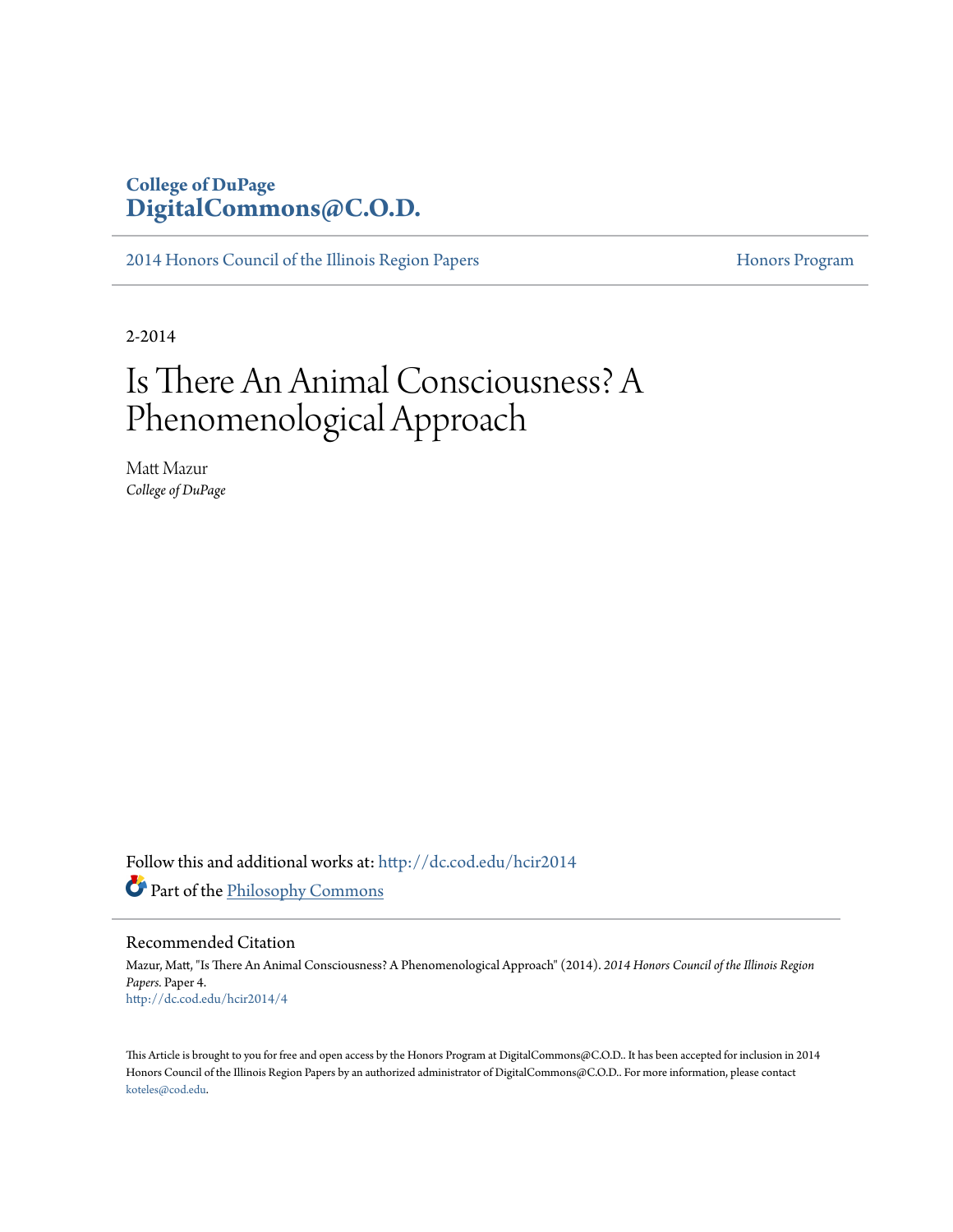# Is there an animal consciousness?

A phenomenological approach

**Matt Mazur**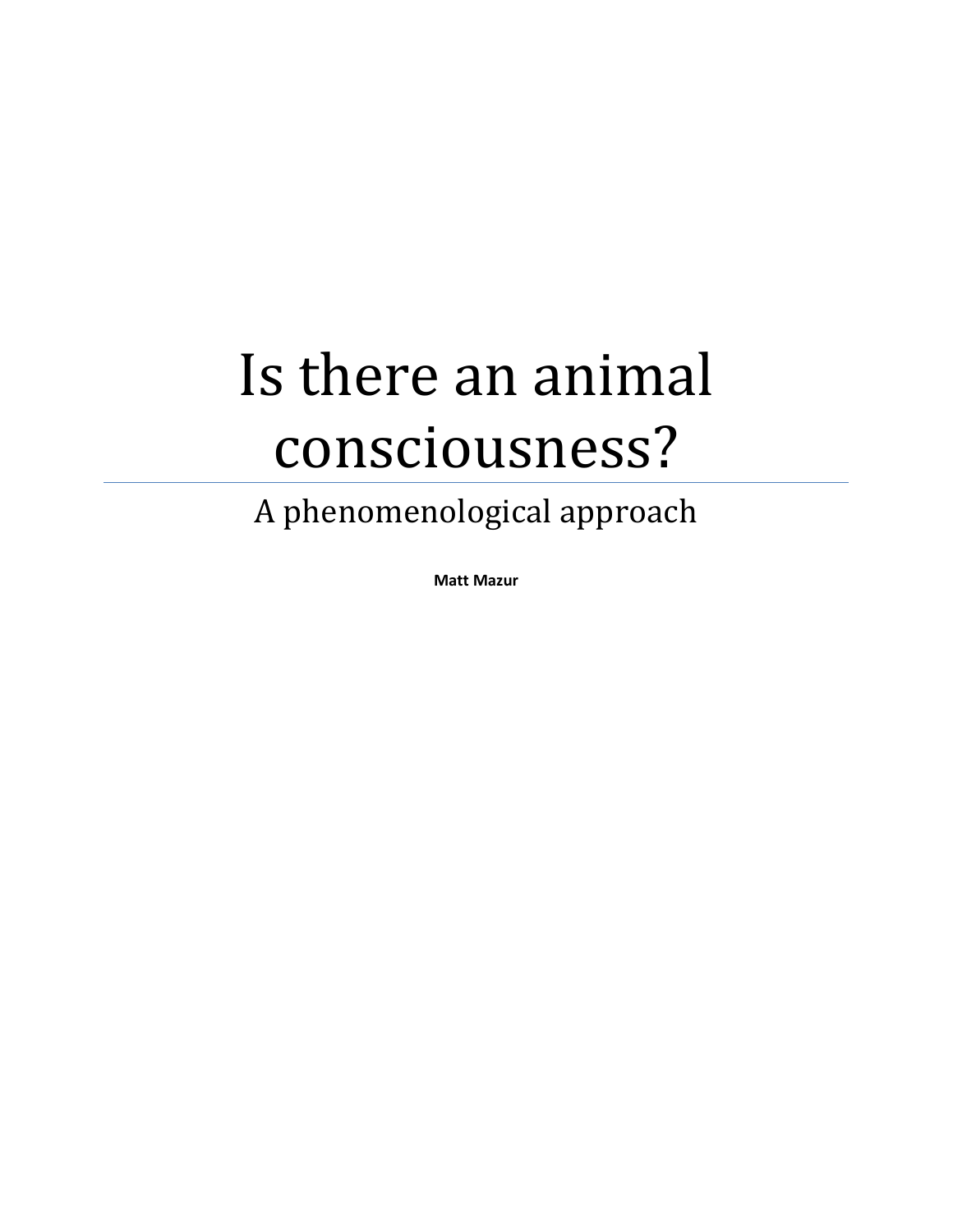### Abstract

The notion of consciousness, animal or otherwise, has been often discussed throughout the history of human thought. More recently it has become a topic for debate in philosophy with many competing ideas emerging. This paper is an attempt to discuss the nature of animal consciousness using a phenomenological approach. Phenomenology is a branch of philosophy with the goal of discovering and describing the true nature of phenomena beyond the human subjective experience of them. Using the French philosopher Maurice Merleau-Ponty's work on perception, this paper argues for the acceptance of a form of consciousness in many animals while also seeking a better understanding of animal consciousness from a phenomenological approach. The paper concludes by discussing aspects that the phenomenological approach can add to our limited perspective of animal consciousness.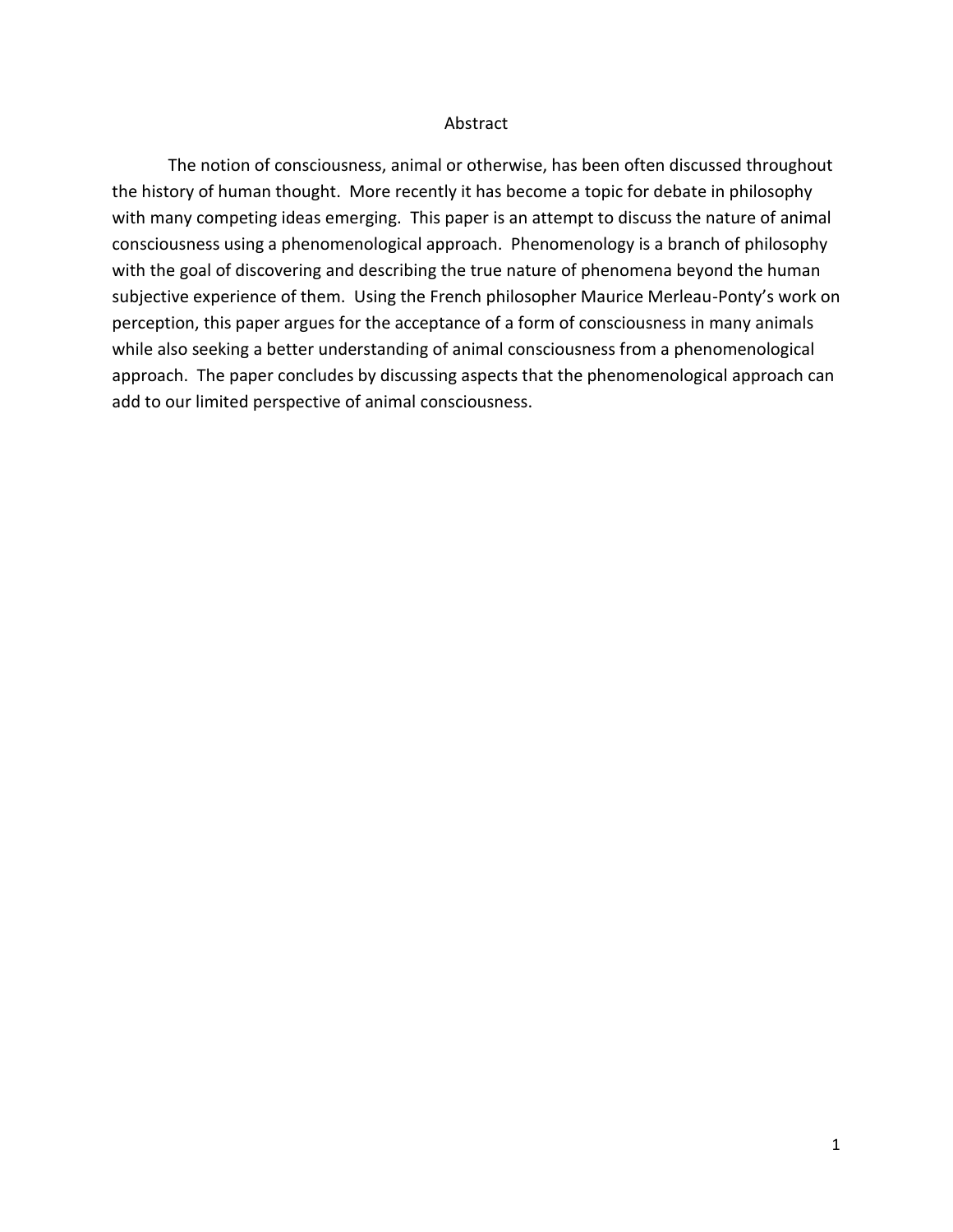#### Introduction

It's rather easy to consider oneself conscious, the next step up is to consider other human beings, and finally considering the consciousness of other species entirely. Human consciousness has a rich history in philosophy and with the arrival of the scientific discipline of psychology, science as well. The idea of non-human consciousness however has a smaller place in history. Animal consciousness has had a back seat in science and philosophy for quite some time and until recently it wasn't really considered. The rise of various animal rights movements has brought the idea of animal consciousness to the forefront of many issues such in areas such as ethical concerns, ecology and wildlife management. In this paper, I will argue for an interpretation of the consciousness of animals based off of the philosophy of Maurice Merleau-Ponty (1908-1961) and integrating this theoretical approach with the recent work undertaken by the contemporary philosopher David Morris as well as recent scientific developments. In Part I, I will give a brief history of the philosophical groundwork for animal consciousness and scientific debate surrounding the consciousness of animals. In Part II, I will lay out the philosophy of Merleau-Ponty and Morris involving consciousness and perception before finally making my argument for the consciousness of other animals in Part III.

### I

First I will begin with an overview of a few of the more important voices in the history of philosophy concerning animal consciousness. As is fitting for a discussion concerning a history involving philosophy and science it is best to go back to one of the first great natural philosophers, before the term scientist had even been invented. Aristotle (384-322BC) spoke on a wide range of topics from ethics to politics and was also one of the first to catalog, categorize and discuss animals in a somewhat scientific way. In *On the Soul* Aristotle allows for a small portion of animals to have thinking abilities and all animals to be capable of perceiving and "sense imagination"(434a). All animals are endowed with perceptive sensations to survive but very few are given mental powers of calculation or "deliberative imagination"(434a). In the *Nicomachean Ethics* Aristotle argues that anything done under ignorance or compulsion is involuntary with an awareness of the "particular circumstances" of the action(1111a). From that argument he goes on to allow animals at least the willingness of their actions arguing "For things done on account of spiritedness or desire are probably not rightly called unwilling acts. In the first place, none of the other animals would any longer do anything willingly,"(1111b). Aristotle had perhaps a better outlook on animal thought and will than what followed him in the Cartesian Revolution.

Rene Descartes (1596-1650) exerted extreme influence on western philosophy and many movements in philosophy can be traced back to him. While he may have made many great strides in terms of understanding consciousness with the personal "I" his position on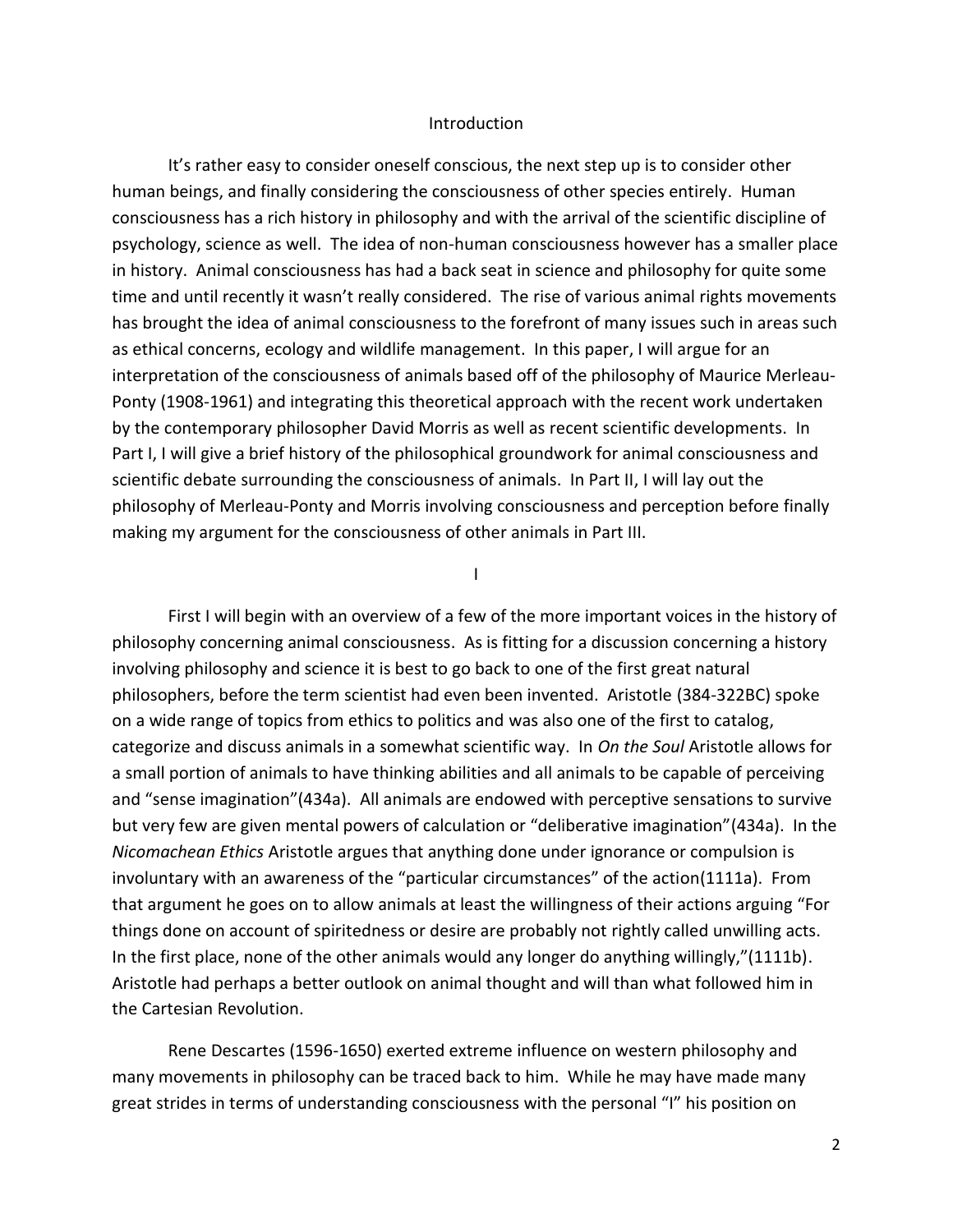animal thought was bleak when seen today under a more comprehensive perspective. In the Cartesian system our physical bodies are essentially machines to house the consciousness. There is a duality between mind and body. Under this system of thought animals are reduced to mindless *automata* that merely react to stimuli. His argument for this is contained in Part V of the *Discourse on Methods* in which he claims that because all animals possess the same organs as humans (brains, vocal chords ect) but do not communicate with language they must be lacking in some faculty. They have the organs to communicate but instead do not and therefore must be just *automata* because even the most stupid of humans can at least communicate basic thoughts. Since the animal has the organs needed but doesn't communicate thoughts it must be that they have no thoughts to communicate. The argument follows that because the actions and behaviors of animals can be imitated or described in a machine like fashion they must be analogous to machines and therefore unconscious. This line of thinking has had a drastic impact on the concept of animal consciousness.

The Cartesian formulation of the world ushered in a new wave of thought. The world could now be understood by the use of human reason and rationality alone. Everything was open to understanding through the laws of physics and mathematics and rationality. Knowledge could be found in human rational thought alone and so all the world could be explained and understood. The dualism of Descartes creates a void of meaning for the material objects. Material objects could be described with mathematical formulations and so lacked any true meaning. This also applied to the body which was seen as a mechanical thing with a separate substance of mind driving it around. In relation to animals they were seen as just a mechanical body, without the mind substance and therefore were just unconscious robots. This of course is not the end of the debate as others have argued differently since then.

David Hume (1711-1776) presented another account for the consciousness of animals in *A Treatise of Human Nature*. Hume lays out an argument for animal thought and behavior saying "no truth appears to be more evident, than that beast are endow'd with thought and reason as well as men"(176). Hume's argument is one of analogy in which he says that animals preform many of the same behaviors as humans and we cannot just assume them unconscious because we want to. According to Hume the mind is a blank slate upon which sense perceptions are the only data to enhance it. The sense data we receive shapes the mind and experiences and molds consciousness. In this way, animals would also receive sense data and experience which would lead to shape their thoughts and behaviors much in the same that humans' experiences would also do.

The modern philosophical debate has exploded with various arguments for different levels of consciousness or states, along with much debate. Robert Lurz has summarized the debate in contemporary philosophy as the contrast between various higher order theories of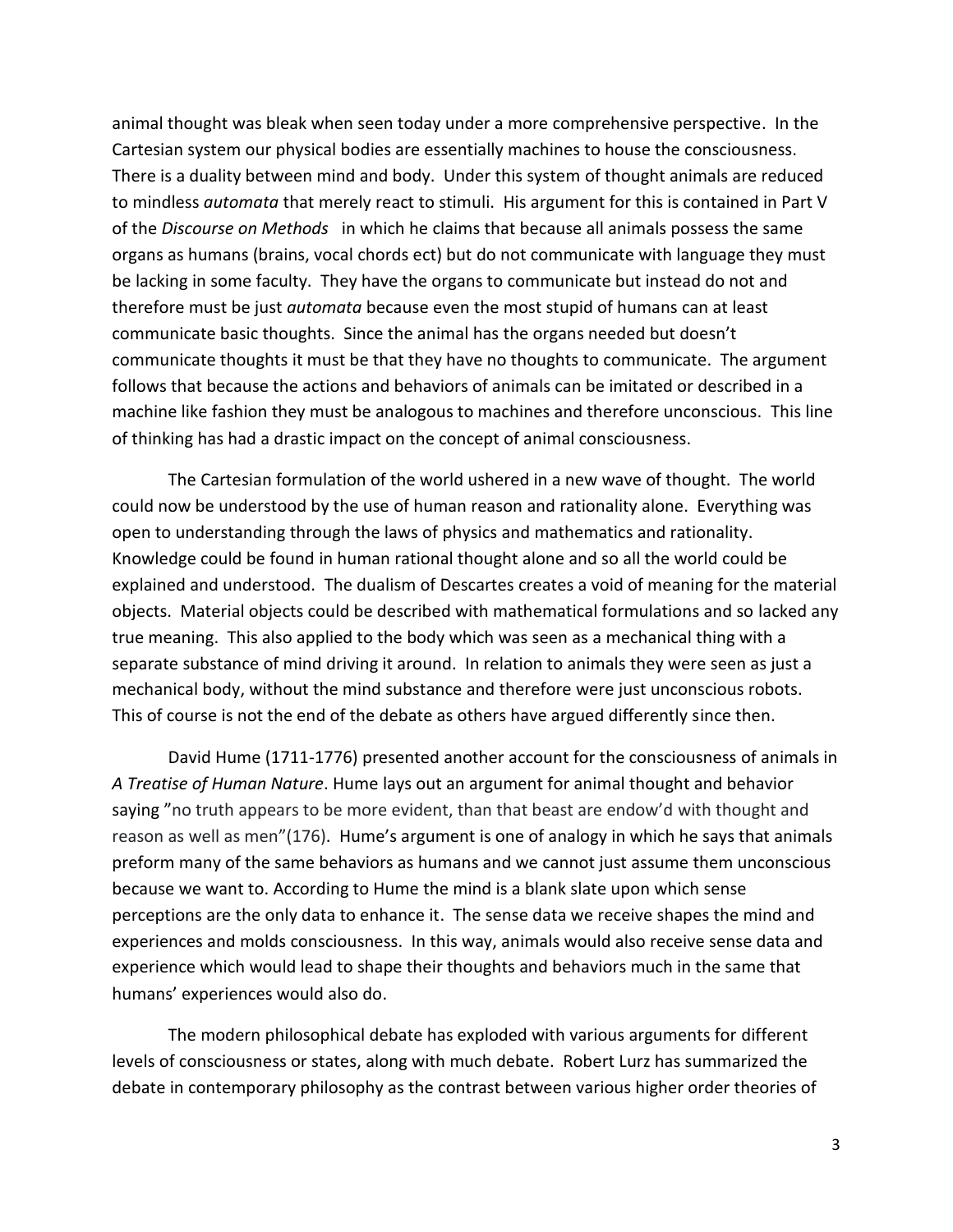consciousness and basic creature consciousness, or simple perceptual awareness (*TPAM* 5). Michael Antony points out that the current state of writing is saturated with what he labels as different "kinds" of consciousness, different "concepts" as well as different "meanings" that often get thrown around indiscriminately (1). This can cause issues when trying to broach the subject if many people are talking about the same thing using different vernacular. Some modern philosophers such as Peter Carruthers argue for the higher order theories which deny "phenomenal" consciousness to animals ("Animal Subjectivity"). Lurz on the other hand has fiercely critiqued Carruthers and the higher order theories of consciousness (151). Another philosopher Thomas Nagel, coming out of the analytic tradition, argued that we can never move beyond our human subjective point of view to really know the consciousness of another organism because we can only know that "no matter how the form may vary, the fact that an organism has conscious experience at all means, basically, that there is something it is like to be that organism"(303). The modern debate seems to go back and forth with no clear answer either way although one notion that has arisen from the consciousness debate is that consciousness is directed. This means that one cannot be conscious of nothing at all, there is always some "thing" to be conscious of. The scientific side of the debate takes its own variation which is different from the philosophical one.

The scientific debate of consciousness arouse with the advent of modern psychology. Psychology, the study of the mind, has had a fruitful yield in the modern era. There has been a lot of good work on the study of human consciousness but this paper is concerned with the notion of an animal consciousness and so that is where the focus shall be. Donald Griffin (1915-2003) the former animal zoologist and Harvard graduate, does an excellent summary of the debate in his book *Animal Minds*, pointing out that the study of animal consciousness has been largely influenced by the behaviorist movement of the early 20<sup>th</sup> century. Griffin lays out 3 main points of the movement as follow:

Claim 1 is that learning and other factors of an animal's lifetime account for almost all the behavior of said animal beyond its physical adaptations.

Claim 2 is that we can only consider outside influences and observed behavior to account for explanations of animal behavior.

Claim 3 is that subjective thinking should be ignored for 2 reasons

- 1- They are subjective experiences that cannot be quantified nor verified
- 2- They are just by products of brain activity and do not influence behavior(20- 21)

Griffin does go on to state that claim 1 has been largely abandoned by most scientists and that claim 2 has been heavily modified due largely to the "cognitive revolution" which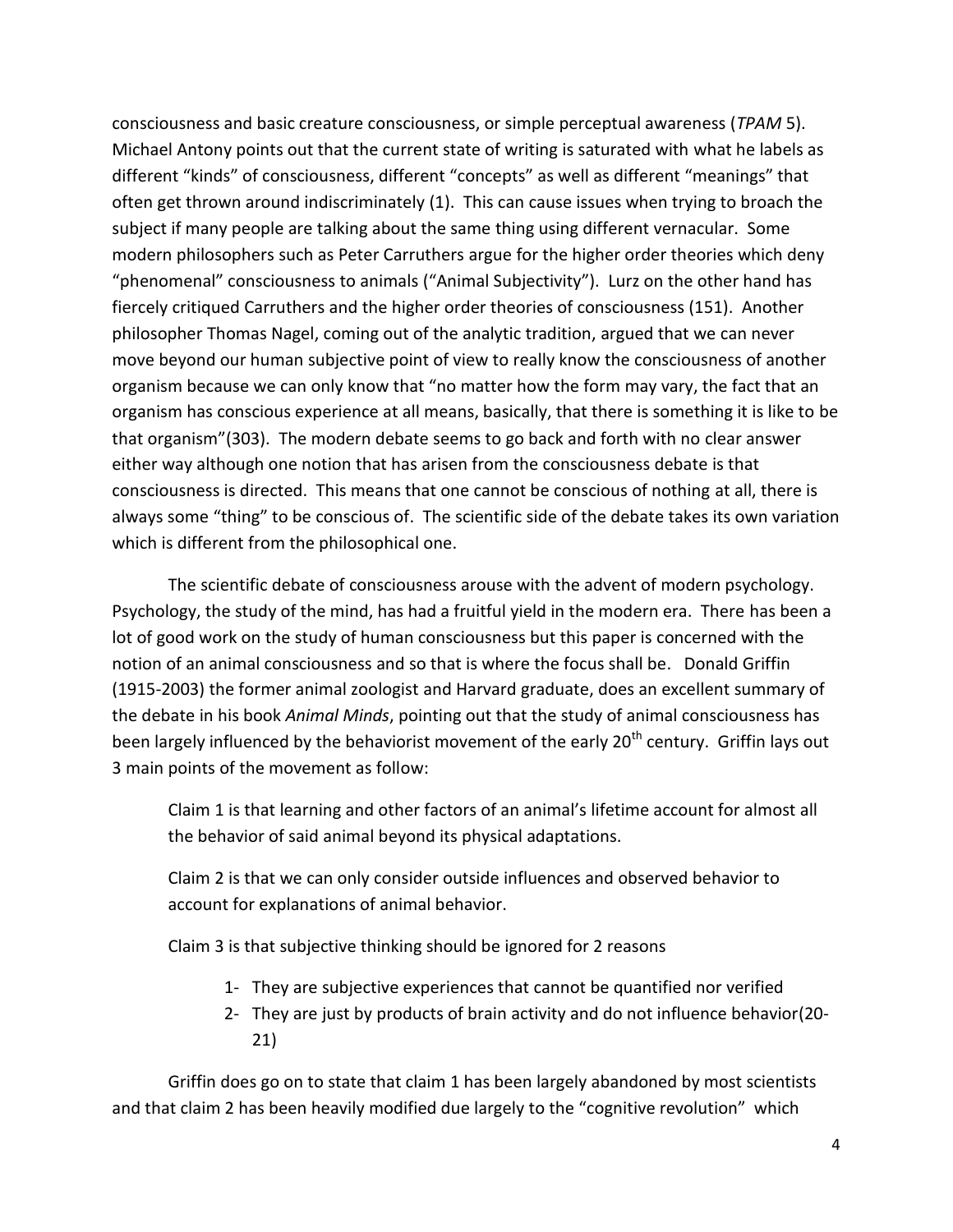argues for various cognitive states in psychology (21). Griffin also claims that it is obvious animals process information within their nervous systems but what is not clear is if there is any conscious awareness of this fact (22). Since many processes within human beings also occur at an unconscious level, the assumption is that none of the animals information processing is conscious. The crux of what Griffin points out is that there are many in the scientific community who are hostile to the idea of animal consciousness under the basis that it is hard to identify or measure quantitatively and therefore should not be talked about in a scientific sense. Yet there is more to the story than just the behaviorist perspective.

Many studies have been done on the consciousness of animal by scientists. The field of cognitive ethology, which has the goal of understanding animal behavior empirically with detracting from the ability to make predictions with utility and also including the possibility of internal states of cognition , is also an area of interest within the scientific community (Kamil 21-23). In 2012 a document entitled the *Cambridge Declaration of Consciousness* was signed during the Francis Crick Memorial Conference. This document is a statement about animal cognition which goes on to say that numerous animals possess the same neurochemical and physical properties in which to experience states of consciousness. The scientists analysis states that there are numerous brain systems that are homologous within humans and some animals that react similarly with regard to microcircuitry of the brain. Based on these findings the group of scientists that signed the document concluded that

"The absence of a neocortex does not appear to preclude an organism from experiencing affective states. Convergent evidence indicates that non-human animals have the neuroanatomical, neurochemical, and neurophysiological substrates of conscious states along with the capacity to exhibit intentional behaviors. Consequently, the weight of evidence indicates that humans are not unique in possessing the neurological substrates that generate consciousness. Nonhuman animals, including all mammals and birds, and many other creatures, including octopuses, also possess these neurological substrates." (Low "Cambridge..")

This statement is of course not the end of the debate surrounding animal consciousness in either the scientific field or the philosophical one.

II

I will be drawing on the philosophy of Maurice Merleau-Ponty as well as the philosopher David Morris for my argument on the consciousness of animals. Merleau-Ponty was a phenomenologist with his major work being *The Phenomenology of Perception*. Phenomenology is the study of phenomena in themselves. Modern phenomenology is based on the work of Edmund Husserl (1859-1938), and can be described as an attempt to get to the heart of what a phenomenon truly is beyond a subjective experience or description of that thing. Husserl described this as the *epoché*, the first step in the phenomenological reduction in which we bracket or refrain from judging our thoughts about the existence of the world while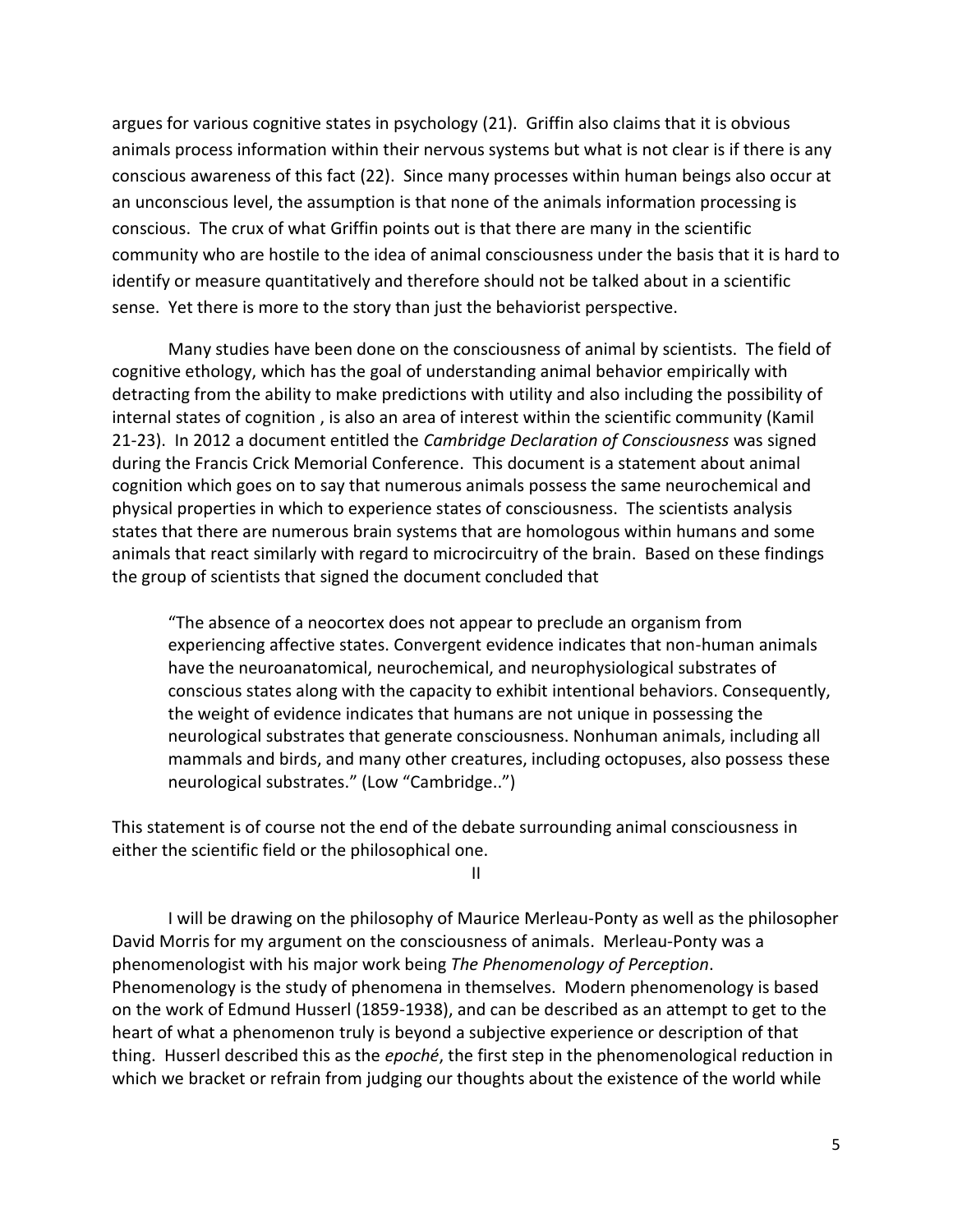also not taking them for granted. In this way the phenomenological method seeks to strip away the subjectivity and allow the phenomena to present themselves in a true manner.

Merleau-Ponty argues against Husserl in this regard saying that in order to use the phenomenological method we must comprehend the notion that we cannot be fully separate from the world. There is no way that we may become a passive objective observer of a phenomenon because "I cannot conceive myself as nothing but a bit of the world, a mere object of biological, psychological or sociological investigation."(*PP* ix) In our bodies we are trapped within the world and cannot step completely outside of it to try and investigate it. Furthermore Merleau-Ponty argues that we cannot resort to only empirical methods in order to describe things because "[a]ll my knowledge of the world, even my scientific knowledge, is gained from my own particular point of view, or from some experience of the world without which the symbols of science would be meaningless" and "we must begin by reawaking the basic experience of the world of which science is the second-order expression"(*PP* ix). The empirical methods of science can be seen as a "second-order expression" because all the knowledge described by science is a description from a human subjective view point.

To further clarify let us consider an example such as the color blue. When I see the color blue, I experience it myself from my subjective viewpoint. Now with a photospectrometer we can describe blue as being a wavelength of light at a certain frequency, acting in accordance with mathematical principles. That description though, is second-order because those attributes or mathematical derivations themselves are expressions from a human standpoint in an attempt to describe how we perceive blue objectively, and yet they cannot truly be objective since there is no way to step outside the human body and verify them from some other position. This subjectivity does not mean that those attempted objective descriptions themselves are not useful or should be disregarded, only that we must be aware that they are still a subjective description from the human perspective.

Since we are forced into a subjective view of things by our very nature of being in the world there is of course a conundrum, namely that we are unable to step outside ourselves and get an objective third person perspective of experience, yet neither can we only rely on an empirical method such as science because it too is contained in the sphere of human subjectivity. In order to examine this issue Merleau-Ponty turns to perspective itself, as the primary lens in which we communicate with the world. First and foremost we are perceivers of things before anything else. At every moment we are surrounded and bombarded by perceptions from all angles via touch, sight, sound ect. These perceptions are our first contact with the world, and so in order to properly try to understand the world we must first understand perception itself.

In order to understand perception it becomes necessary to talk of the human body, the thing through which we perceive in the first place. Merleau-Ponty argues that the body is rooted in the world and as such "the permanence of one's own body, had only modern psychology analyzed it, might have led it to the body no longer conceived as an object of the world, but as our means of communication with it"(106). Seen this way the body is not an object of experience, for that would mean I could step outside and examine it, but rather the body is the subject of experience. I am my body and my body is me, I do not experience my body but rather my body experiences the world through my perception. In this way being is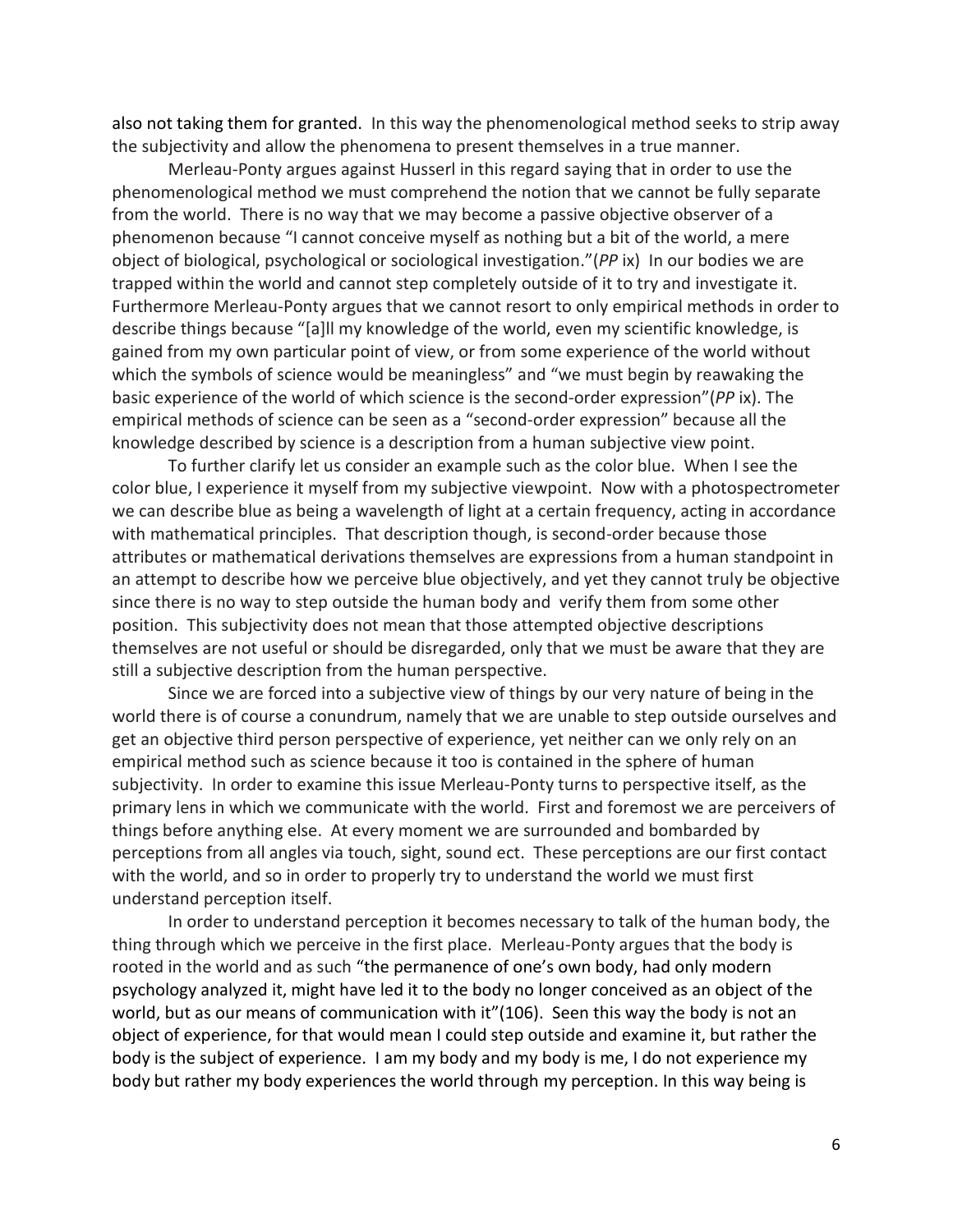rooted in a body in the world. Consequently consciousness cannot just be some metaphysical thing as Descartes would argue, but instead must be rooted within the body as well.

Now if the body is the subject of perception the question arises of what consciousness is. Previously I discussed that consciousness is directional, which is to say that one must always be conscious of something. Seen this way, consciousness is a kind of awareness of things, or more properly an awareness of the perceptions we are having at that time. Merleau-Ponty argues in *The Phenomenology of Perception* that "[t]o be a consciousness or rather *to be and experience* is to hold inner communication with the world, the body and other people, to be with them instead of being beside them."(*PP* 111) I argue that consciousness is an awareness of the perceptions we are having from the world at any moment on the subject that is our body. Using Merleau-Ponty's definition being aware of our perceptions allows us to "be and experience" those perceptions. The extent of this awareness may change depending on the situation. For instance I may be so enthralled in a painting that I am not aware of the things around that painting consciously but I am still receiving the perceptions of those things. Those perceptions I am aware of I can say I am conscious of. Once we are aware of the perceptions of the world the question is how to make sense of them and attribute meaning to them. This is how the color blue becomes the color blue, or the distance between me and a chair becomes that distance by the attribution of meaning to the perceptions.

It is here that I will rely on the work of David Morris to further clarify my position. In order to talk about meaning I will refer to the description of Morris in which he argues that we should "draw on Merleau-Ponty, who discovers that human meaning is at root a bodily phenomenon that emerges from the way the body fits into and is oriented by a situation beyond and prior to what is meant"(329). To illustrate this concept Morris references the French word *sens . Sens* deals with direction and sensation, which is to say that we make meaning out of our sensations. Morris argues this is a shift from meaning to sense, in which we expand the concept of meaning beyond just being attributed "in our heads". If our first communication with the world is through perception it follows that we add meaning to these perceptions with our sensations of them. Morris argues that "Sense entails differences that make a difference"(*329*). In this way, sense, or meaning, can be constructed as differences in experience that make an actual difference to the perceiving subject. Morris uses the example of glucose and a bacterium. The presence of the glucose makes a difference in the behavior of the bacterium (it swims toward it), and the presence of gold does not. The difference (presence of glucose) therefore makes a difference to the bacterium and so the glucose molecules have meaning to the bacterium and the gold would not. If we "don't find that difference making a difference, you have a dead bacterium (or one not sensitive to glucose)."(330). Here Morris is making an argument on our understanding of ontology, the study of being, and arguing for a new way to conceive of the world as having meaning already inherent in many things through differences that make a difference. I am going to extend this argument from meaning inherent in reality to the way we consciously construct meaning using the same mechanisms of differences that make a difference. For clarification, I will use an analogy of a human example: a person wearing a wedding ring. If I were single and saw a wedding ring on a person I found attractive I would be less willing to ask them on a date assuming they would say no, being married. Now if I come across someone not wearing a wedding ring I find attractive I would be more willing to ask them on a date. The difference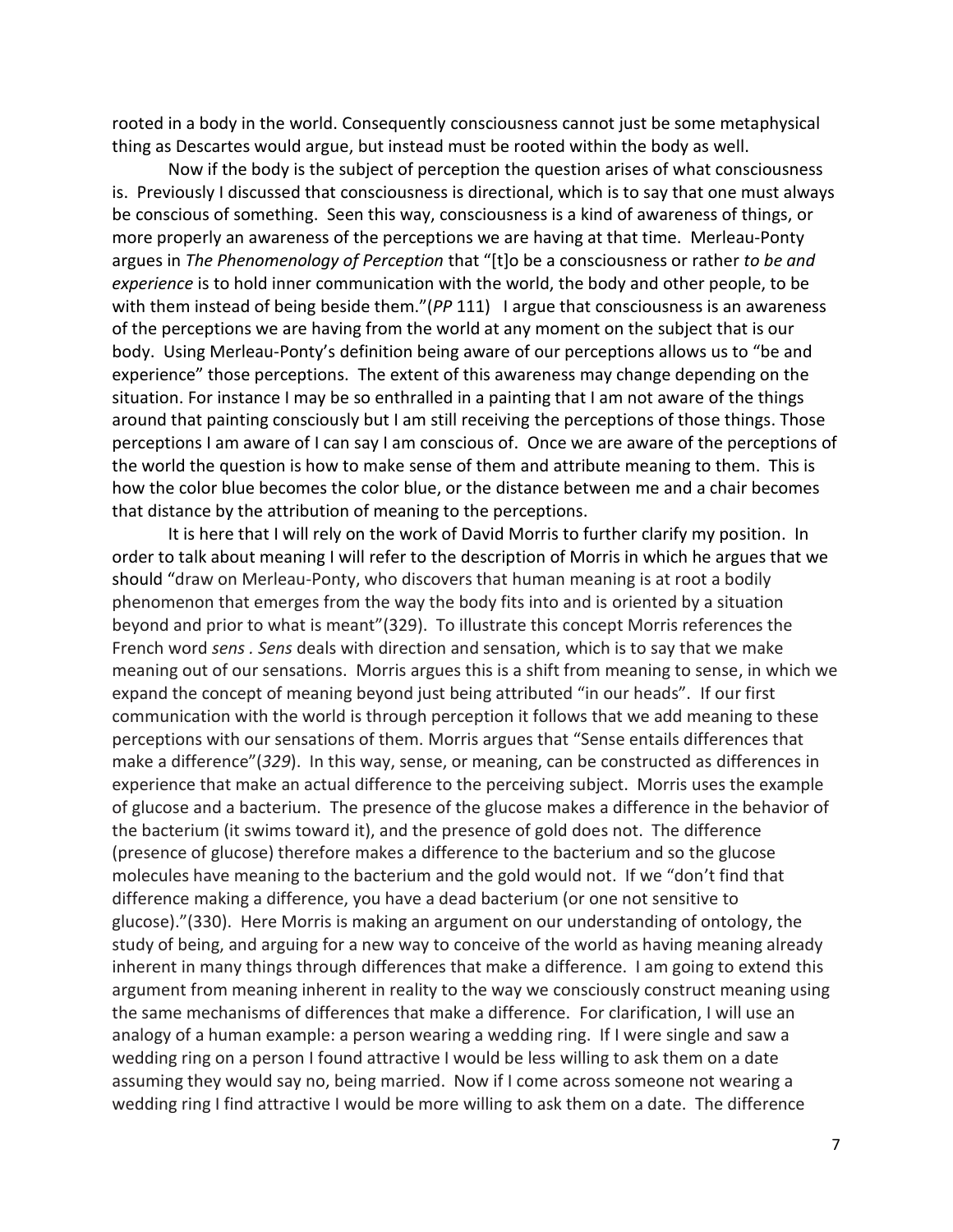here is the presence of the wedding ring and the meaning (datable or not) is constructed by me as a subject of this experience, as I perceive the difference. So the difference in experience is what allows me to construct meaning to the perceptions of that experience.

To summarize, we are born into a human body that is subject to experiences through perceptions and rooted in the world. We cannot step outside this body, or the world, and so must accept that we are grounded in our body as a subject to the perceptions of the world around us. This is our first line of communication with the world and indeed how we build the meaning of things around us. Consciousness as it is must be subject to something, for we cannot be conscious of nothing at all. Consciousness is then seen as directed by the perceptions we receive as a body subject to the world since these are our first lines of communication with the world. Taking these perceptions or experiences into account, we then make meaning out of them consciously with the identification of differences that make a difference to our perceptions. So my body which is embedded in the world is subject to perceptions of the world around me of which I then am conscious of through perception and I then make meaning of those perceptions and therefore subjectively construct the world around me through my experience.

III

With consciousness embedded in the body-subject in the world, a transition to animal consciousness can be made. First and foremost, there has been some issue of animal consciousness in the early writings of Merleau-Ponty. Ted Toadvine discusses this in *Merleau-Ponty's Philosophy of Nature* by saying "While Merleau-Ponty's approach retains these echos of the sharp divide between human and animal already sketched out in the work of his predecessors, in his own thinking the human-animal relation, or more generally the relation between life and mind, remains a point of significant tension"(83-84). Toadvine argues that there are issues in which Merleau-Ponty drew a sharp distinction between human and animal consciousness such as the "peculiar ontological role that the human being plays, throughout Merleau-Ponty's work, as being's means of self-expression"(84). Toadvine is pointing out that in some earlier works Merleau-Ponty held the condition of being human as ontologically significant in the way being it itself could express itself. While this would seem to present a problem to my argument, Merleau-Ponty's later thoughts on the subject did change significantly. An example of this change is found in *The World of Perception* which is a compilation of written radio lectures by Merleau-Ponty in 1948*.* In that book Merleau-Ponty argues in that "in fact this world is not just open to other human beings but also to animals. . .who dwell in it after their own fashion; they coexist in this world"(*WP* 70). This change in thought opens up the world of perception to the animal and recognizes animal consciousness.

I argue that animals, having a physical body rooted in the world with similar morphological structures to allow for perception of the world, would be constituted as a bodysubject of the world and as such have a consciousness of those perceptions in which they create and discover meaning and so construct their subjective view of the world. Many animals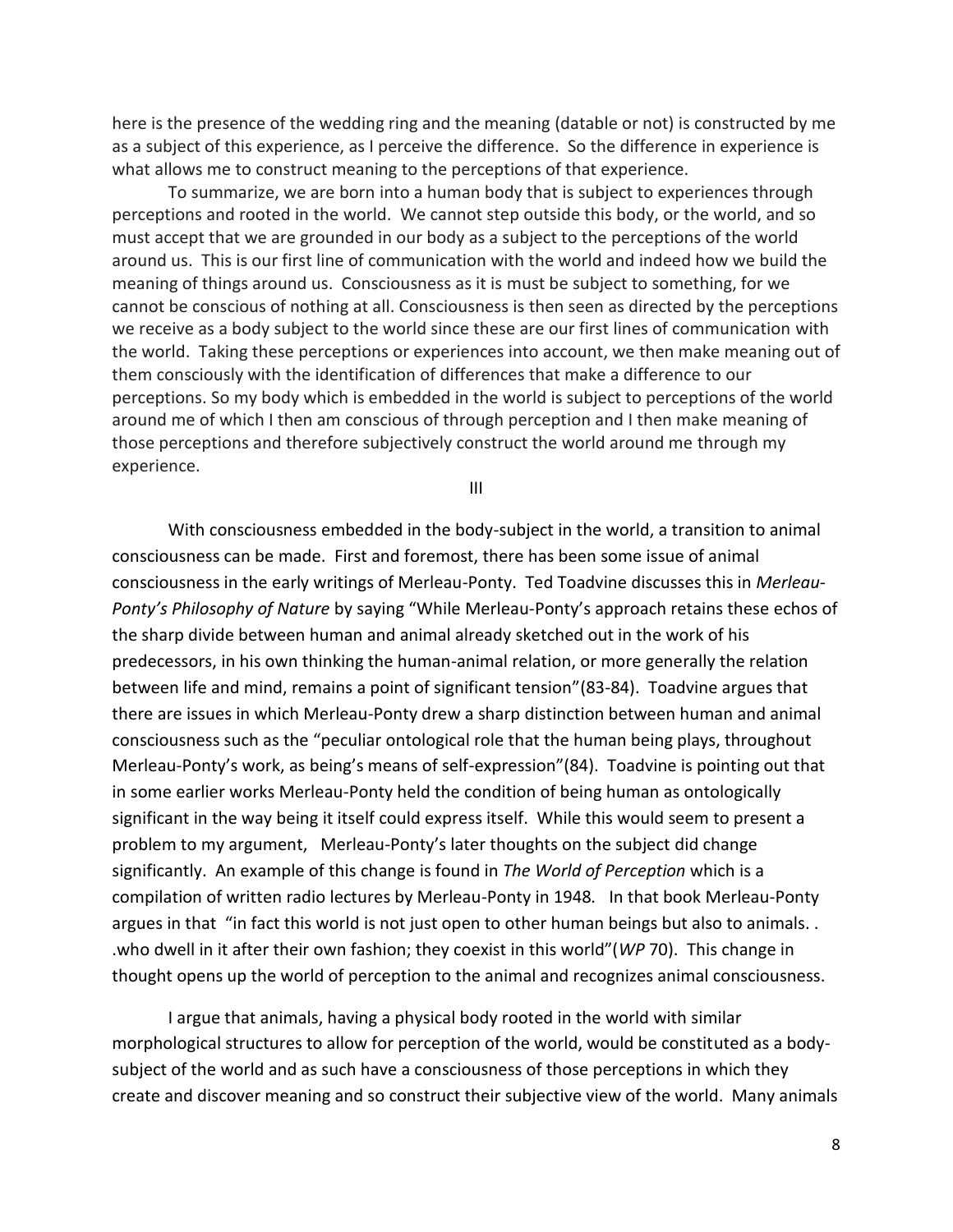have a very similar physical body structure as the human being. While they may take various shapes and forms, they have the same basic structural components that allow them to navigate the world. They have sensory organs such as ears, eyes and noses ect. Even Descartes noted that animals have all the same basic features of human beings. From the same basic make up comes the idea that the animal is itself also another body-subject of the world just as is the human being.

Being another body-subject of the world means the animal is also subject to perceptions of the world. This would be the first line of communication to the world just as it is in the human being. Animals then construct their world out of those perceptions and discover the meaning within creating their own subjective perspective on the world. As human beings can experience a difference that makes a difference and discover meaning so too should an animal be able to in its construction of the world. The creation of meaning from perception is the recognition of differences and not necessarily a function of some higher order thought only human beings have access to. (This is not to say no meaning is constructed from higher cognitive functions for certainly this is not the case as we can self-reflect on something and create and apply new meaning and indeed do all the time. I am only claiming that it is not the only way to create meaning) This can be reflected in the animal's behaviors towards its environment, for example my dog may take a liking to a specific ball and exclusively carry around that ball. Then for instance one day I decide the ball is too old and dirty and throw it away. My dog will search endlessly for that specific ball and may even not like any new toys I attempt to substitute it with. As a human being I cannot fully understand the meaning to be found in the ball but from the dog's subjective experience it has discovered a meaning in it and so the difference of its being found or not has a meaning to the dog. Animals communicate with the world and construct and discover their own meaning within from their subjective viewpoint through their perceptions just as human beings do, and so they would also be conscious of the world and their experiences in it.

The argument against the appearance of animals making meaning in the world is that while it may appear so, there is a perfectly good mechanistic explanation of the behavior and so any subjective experience should be discarded. This was outlaid by Griffin earlier in the behavioristic model. The argument is that somehow the human brain is the key difference in that our vastly superior intellect and ability for self-reflection excludes other creatures from conscious experience as they lack ability to inform us of their subjective experiences. Firstly I must point out that the lack of ability to inform another being of a subjective experience does not exclude that experience from existence. For example people with extreme mental disabilities may lack the ability to inform us of their personal subjective experience but we do not simply conclude that they therefor have no interior conscious experiences. Another problem is that this outlook assumes an anthropocentric notion of consciousness, considering only the human subjective experience. Meaning to an animal would be different than meaning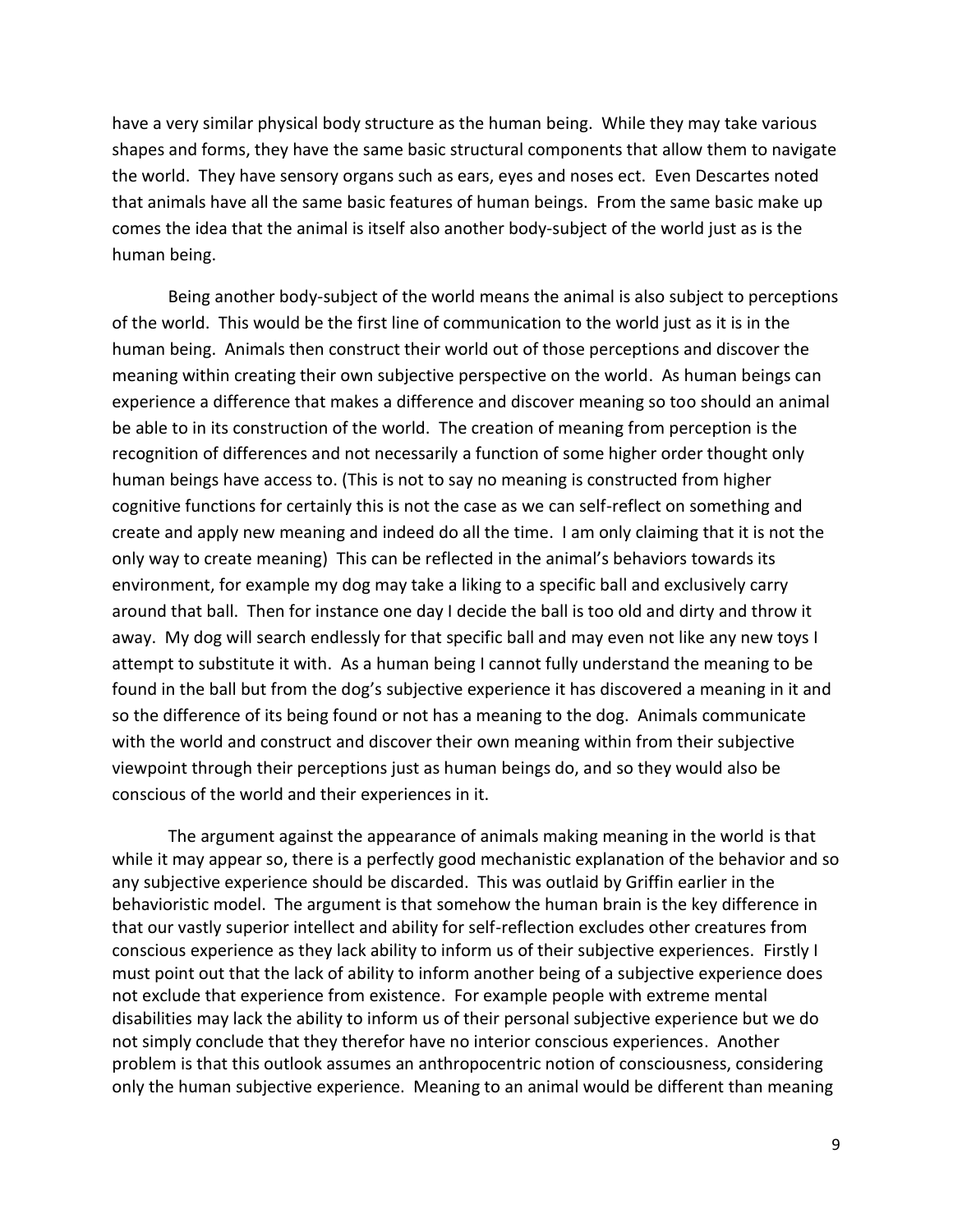to a human and this is reflected in the behavioral differences. Merleau-Ponty argued that "Thus in spite of what mechanistic biology might suggest, the world we live in is not made up only of things and space: some of these parcels of matter, which we call living beings, proceed to trace in their environment, by the way they act or behave, their very own vision of things."(*WP* 75) He goes on to say that if only we were to pay enough attention to and "live alongside" the animal world we could see this to be true. Casting an anthropocentric lens on the study of animal behavior can limit our ability to understand it in any way other than by comparing it to human behavior, and so likewise as the saying goes if we judge a fish by its ability to climb trees we will think the fish very unskilled.

Another argument against this approach to consciousness deals with situations where a subject may still receive perceptions but not appear to be conscious of them like victims of severe strokes. In the case of the stroke victim they would still be subject to the same perceptions persay, such as the light in the room or sounds or touches but they may not respond at all to them. So if consciousness arises out of perception then the stroke victim should have a consciousness the argument goes. In response to the stroke victim critique I argue that since perception is a bodily phenomenon, and the brain is wired into the body at every level the consciousness that arises out of bodily perceptions would be altered if there where damage to the body in some way. This naturally includes the brain as the nerve center of the body and the filter through which many perceptions come. In the case of the stroke victim, there has been severe damage to the brain, through which their perceptions are received and likewise it would create a different perceptual world for the victim to have access to. Since consciousness, as previously mentioned, is an awareness of perceptions one must have the proper bodily organ in which to be aware with. So the stroke victim with the damaged brain has a vastly altered perceptual field which accounts for their apparent lack of what we could call conscious activities. Consciousness is still a very physical aspect of our being and as such damage to the physical body would alter the conscious experience.

The phenomenon of consciousness is a very complex and difficult thing to discuss, but phenomenology has shown to add new avenues of thought in dealing with it. The fields of Cognitive Ethology and the Cambridge declaration previously mentioned reflect a subtle shift in the acceptance of animal consciousness in the scientific field. The modern philosophical discussions of animal consciousness present a shift toward new perspectives on the issue. If Merleau-Ponty is correct and consciousness is rooted in the body stuck in the world, and Morris is correct that meaning can be constructed from differences that make a difference, then there is no reason to doubt that animals can also have conscious experience of the world. They are rooted in the same body-subject experience set in the same world of perceptions. Animals also experience differences that make a difference to their subjective experience and allow them to discover meaning in the world. Animals are conscious beings in the world the same as humans are, only from a different subjective experience. Taking a phenomenological approach to the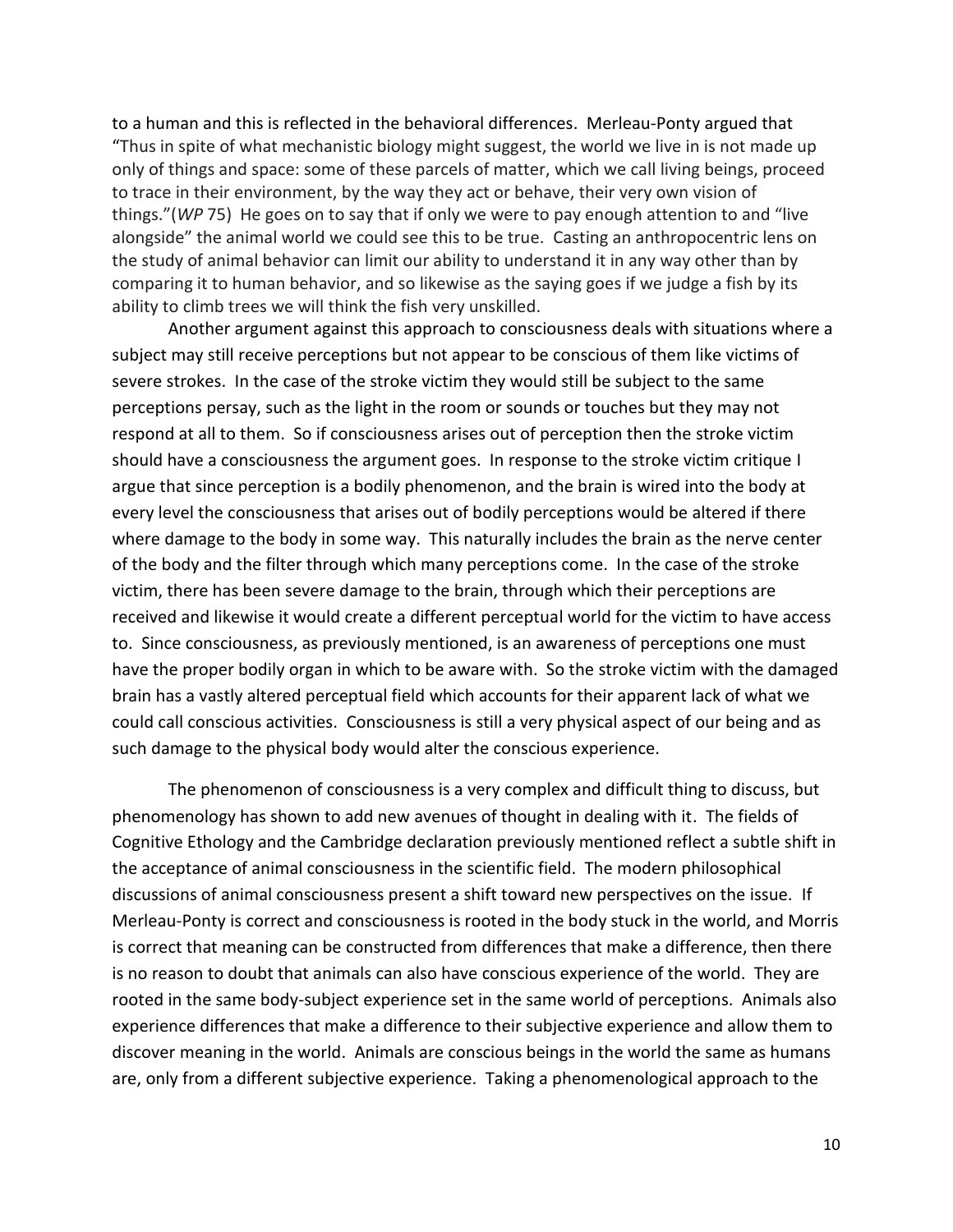issue of animal minds opens up new directions in which we perceive the mind of another being and provides new insights into how we understand the phenomenon of consciousness itself.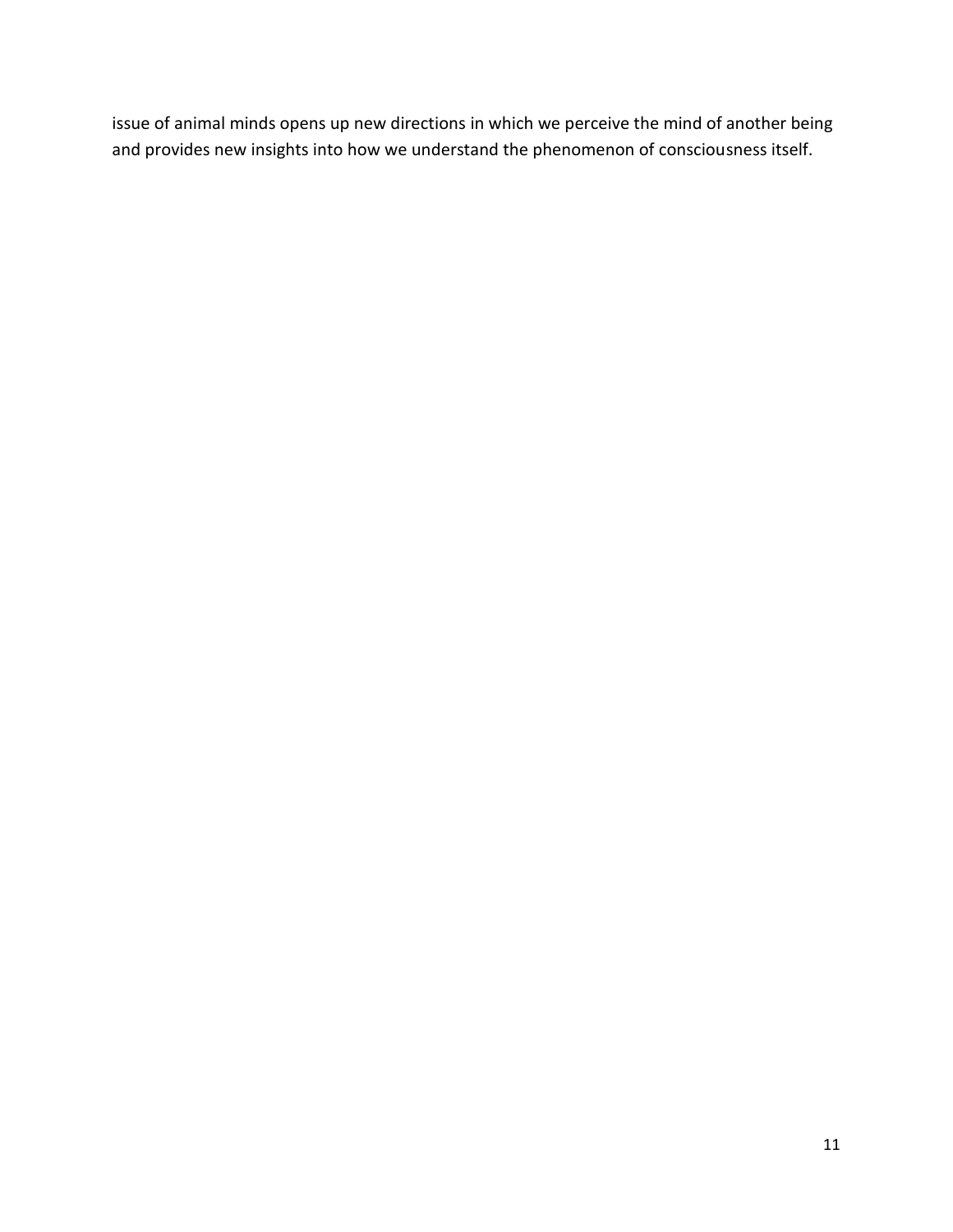Works Cited

Antony, Michael. "Concepts of 'Consciousness', Kinds of 'Consciousness', Meanings of 'Consciousness'." *Philosophical Studies: An International Journal for Philosophy in the Analytic Tradition.* 109.1 (2002) : 1-16. *JSTOR*. Web. 11 Oct 2013.

Aristotle. *On the Soul.* Trans. Joe Sachs. Santa Fe: Green Lion Press, 2001. Print

- ---,*Nicomachean Ethics.* Trans. Joe Sachs. Newburyport: Focus Publishing, 2002. Print
- Carruthers, Peter. "Animal Subjectivity." *Psyche* 4.3 (1998) : n. pag. Web. 12 Oct 2013.
- Descartes, Rene. "Discourse on the Method of Rightly Conducting the Reason and Seeking Truth in the Sciences." (1637) *Project Gutenberg*. Web. 12 Oct 2013.
- Griffin, Donald. *Animal Minds*. Chicago: University of Chicago Press, 2001. Print.
- Hume, David. *A Treatise of Human Nature*. 1888. Ed. L. A. Selby-Bigge. London: Oxford University Press, 1965. Print.
- Kamil, Alan, "On the Proper Definition of Cognitive Ethology" (1998). *Papers in Behavior and Biological Sciences.* Paper 18. Web 14 Nov 2013.
- Low, Phillip. "The Cambridge Declaration on Consciousness." Ed. Jaak Panksepp and Diana Ross and David Edelman and Bruno Van Swinderen and Christof Koch. *Francis Crick Memorial Conference*, 2012. Web 19 Nov 2013.
- Lurz, Robert. "Animal Consciousness." *The Journal Of Philosophical Research* 24 (1999): 149- 168. Print.
- ---*"*The philosophy of animal minds: an introduction" *Animal Minds*. Ed. Robert Lurz. New York: Cambridge University Press, 2009. 1-14. Print
- Merleau-Ponty, Maurice. *The Phenomenology of Perception*. Trans. Colin Smith. New York: Routledge Classics, 2005. Print.
- Morris, David. "From a Nature of Meaning to a Phenomenological Refiguring of Nature." *Royal Institute of Philosophy Supplement,* 72 (2013): 317-341. Print.
- Nagel, Thomas. "What is it like to be a bat?." Analytic Philosophy. 2<sup>nd</sup> ed. Ed. A.P Martinich and David Sosa. Chichester: John Wiley & Sons Ltd, 2012. 302-310. Print.
- ---*The World of Perception*. Trans. Routledge. New York: Routledge. 2004. Print.